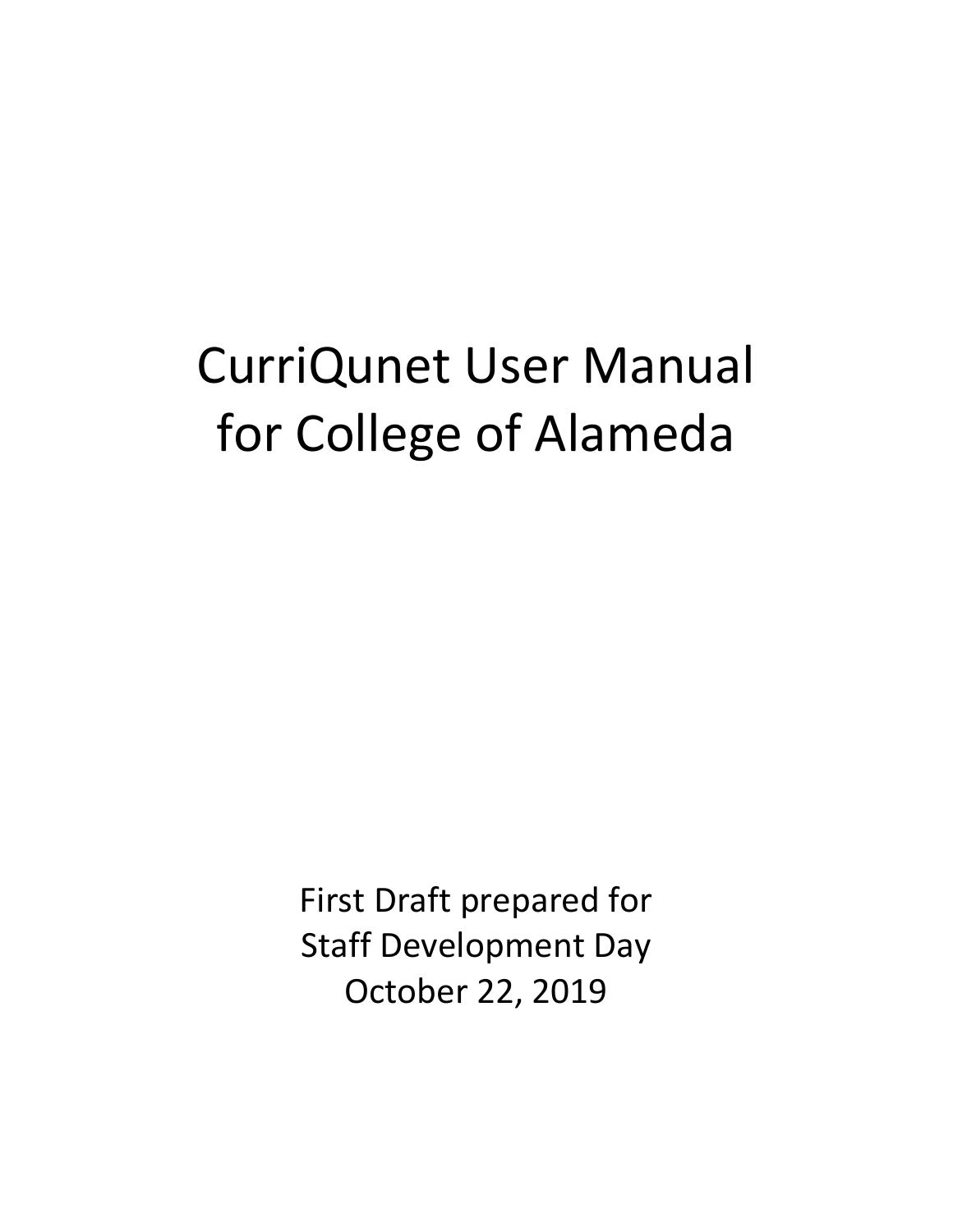# Table of Contents

| <b>Overview of CurriQunet</b>                                                                                                                            | 1                                                   |
|----------------------------------------------------------------------------------------------------------------------------------------------------------|-----------------------------------------------------|
| <b>What is CurriQunet?</b><br>How do I access CurriQunet?<br><b>Creating and updating Course Outlines of Record (CORs)</b><br>What is a "Course Update"? | 1<br>$\mathbf{1}$<br>$\mathbf{1}$<br>$\overline{2}$ |
| <b>How to use CurriQunet</b>                                                                                                                             | 3                                                   |
| <b>Overview of CurriQunet buttons</b><br>Cover<br>(This is where the course title and description are updated)                                           | $\overline{\mathbf{3}}$                             |
| <b>Co-Contributor</b>                                                                                                                                    | $\overline{\mathbf{3}}$                             |
| <b>Cross-Listed Courses</b>                                                                                                                              | $\overline{\mathbf{3}}$                             |
| <b>List of Changes</b><br>(This is where you explain the reason(s) for this course update proposal)                                                      | $\overline{\mathbf{3}}$                             |
| <b>Units/Hours</b><br>(This is where you input hours, units, grading policy, minimum duration,<br>enrollment maximum and repeatability)                  | $\overline{\mathbf{4}}$                             |
| Degree/Transfer<br>(This is where you input trackable codes to match local and<br>state-wide programs)                                                   | 5                                                   |
| <b>General Education</b><br>(This is where you put in the C-ID number for your course (if there is one)<br>and note transfer trajectory)                 | 6                                                   |
| Lecture/Lab Content<br>(This is where you specify what will be taught in this course)                                                                    | 6                                                   |
| <b>Student Performance Objectives</b><br>(These are the exit skills that you expect students to learn from successfully<br>completing this course)       | 6                                                   |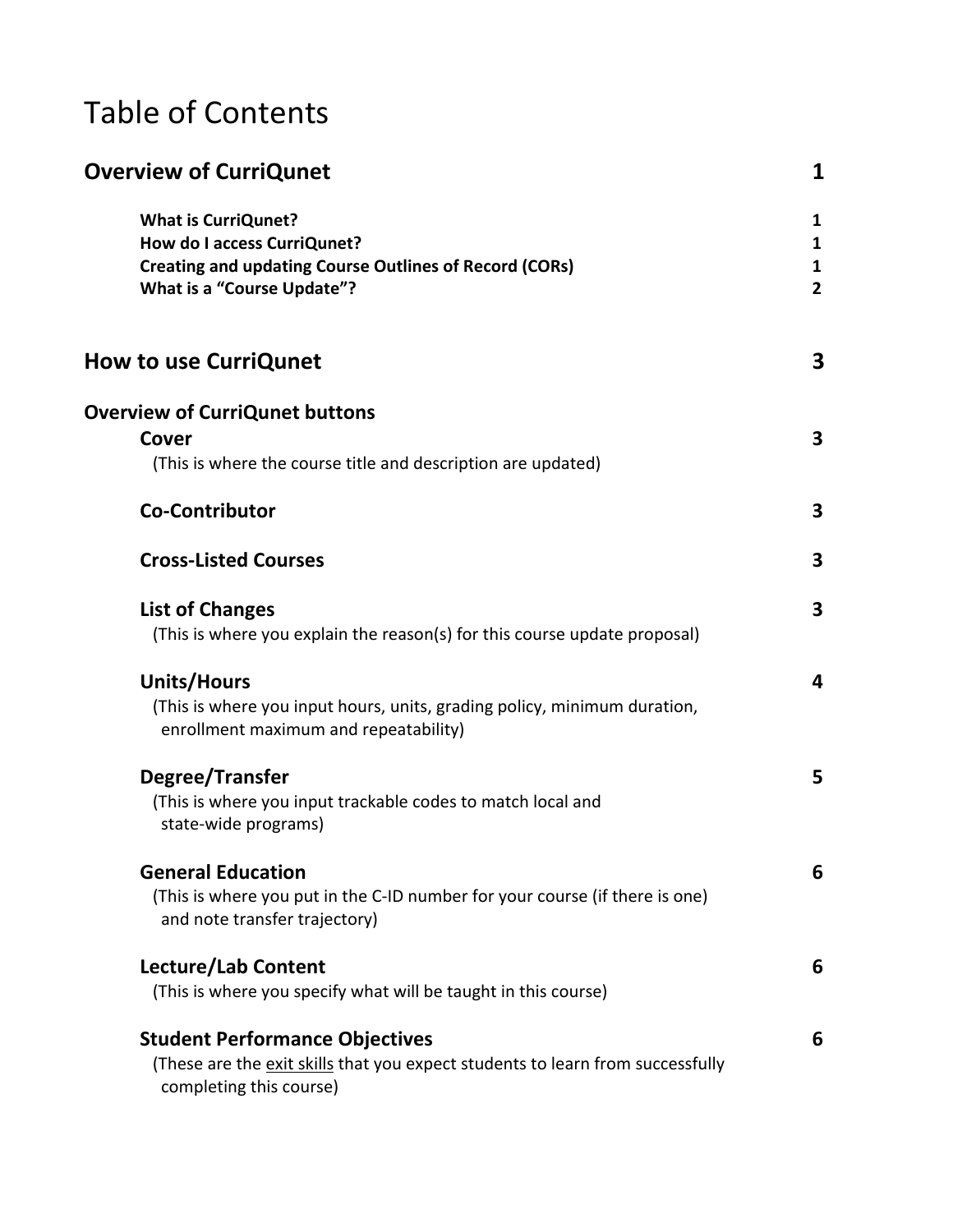| <b>Student Learning Outcomes</b><br>(These are the SLOs that are assessed every semester and reviewed to<br>measure student success)                                               | 6 |
|------------------------------------------------------------------------------------------------------------------------------------------------------------------------------------|---|
| <b>Methods of Instruction</b><br>(These are the method(s) that can be used to teach this course)                                                                                   | 7 |
| <b>Distance Education</b><br>(This is Part I of the CoA DE Addendum)                                                                                                               | 7 |
| <b>Instructor-Student Contact</b><br>(This is Part II of the CoA DE Addendum)                                                                                                      | 7 |
| <b>Assignments</b><br>(This is where you list the out of class assignments for this course)                                                                                        | 8 |
| <b>Student Assessment</b><br>(This is where you list the methods that will be used to evaluate student<br>performance objectives - NOT SLO assessments)                            | 8 |
| <b>Requisites</b><br>(This is where you specify the requisites or co-requisites for this course)                                                                                   | 8 |
| <b>Content Validation</b><br>(This is needed only when there are course pre-requisites or co-requisites)                                                                           | 8 |
| <b>Texts, Readings and Materials</b><br>(This is where you enter textbooks and other course support materials)                                                                     | 8 |
| Library<br>(This is where you indicate which library services will be<br>resources for this course)                                                                                | 9 |
| <b>Attached files</b><br>(This is where you would attach evidence of consultation, if needed,<br>or other documentation in support of creating this course, if it is a new course) | 9 |
| Codes/Dates<br>(This final section is for recording monitoring codes for state agencies)                                                                                           | 9 |
| <b>ASSIST and ASSIST Preview</b><br>(These are tools for Articulation Review)                                                                                                      | 9 |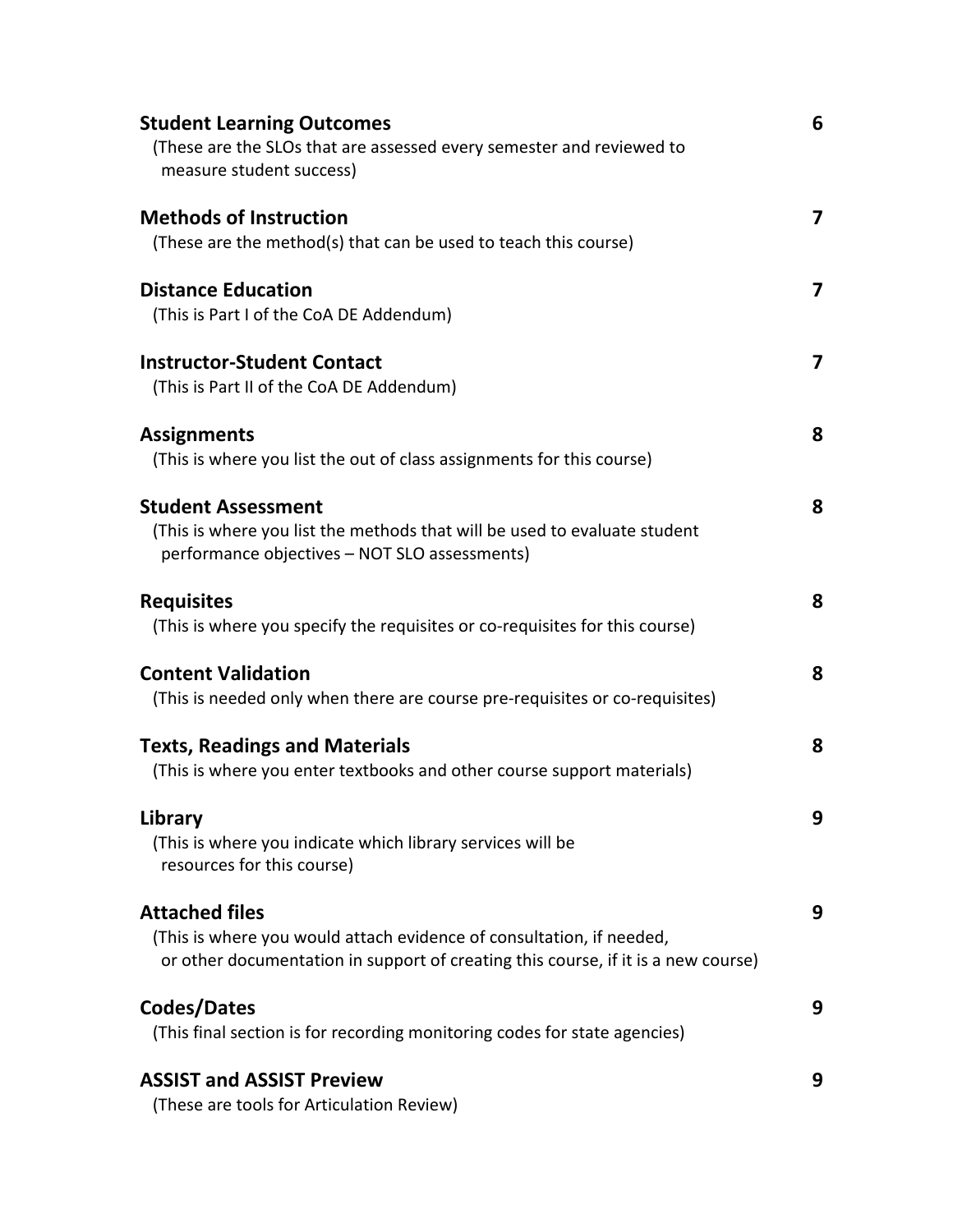| <b>Overview of CurriQunet course approval process</b>                              |    |
|------------------------------------------------------------------------------------|----|
| Who does what and how long does it all take?                                       | 10 |
| <b>Originator tasks and responsibilities</b>                                       | 10 |
| <b>Division Dean tasks and responsibilities</b>                                    | 10 |
| Department/Cluster Chair tasks and responsibilities                                | 10 |
| Librarian tasks and responsibilities                                               | 10 |
| <b>SLO Reviewer tasks and responsibilities</b>                                     | 10 |
| <b>Technical Review Chair tasks and responsibilities</b>                           | 10 |
| What to do if changes are requested?                                               | 11 |
| <b>Articulation Officer tasks and responsibilities</b>                             | 11 |
| <b>Curriculum Specialist tasks and responsibilities</b>                            | 11 |
| <b>Curriculum Committee tasks and responsibilities</b>                             | 11 |
| CIPD (Council on Instruction, Planning and Development) tasks and responsibilities | 11 |
| <b>Board of Trustees tasks and responsibilities</b>                                | 11 |
| <b>Chancellor's Office tasks and responsibilities</b>                              | 11 |
| Who to contact for help with CurriQunet questions or issues                        | 12 |

# **Sections to be added:**

**Creating and Modifying ADTs, Certificates, Local Programs**

**META Assessments Procedures**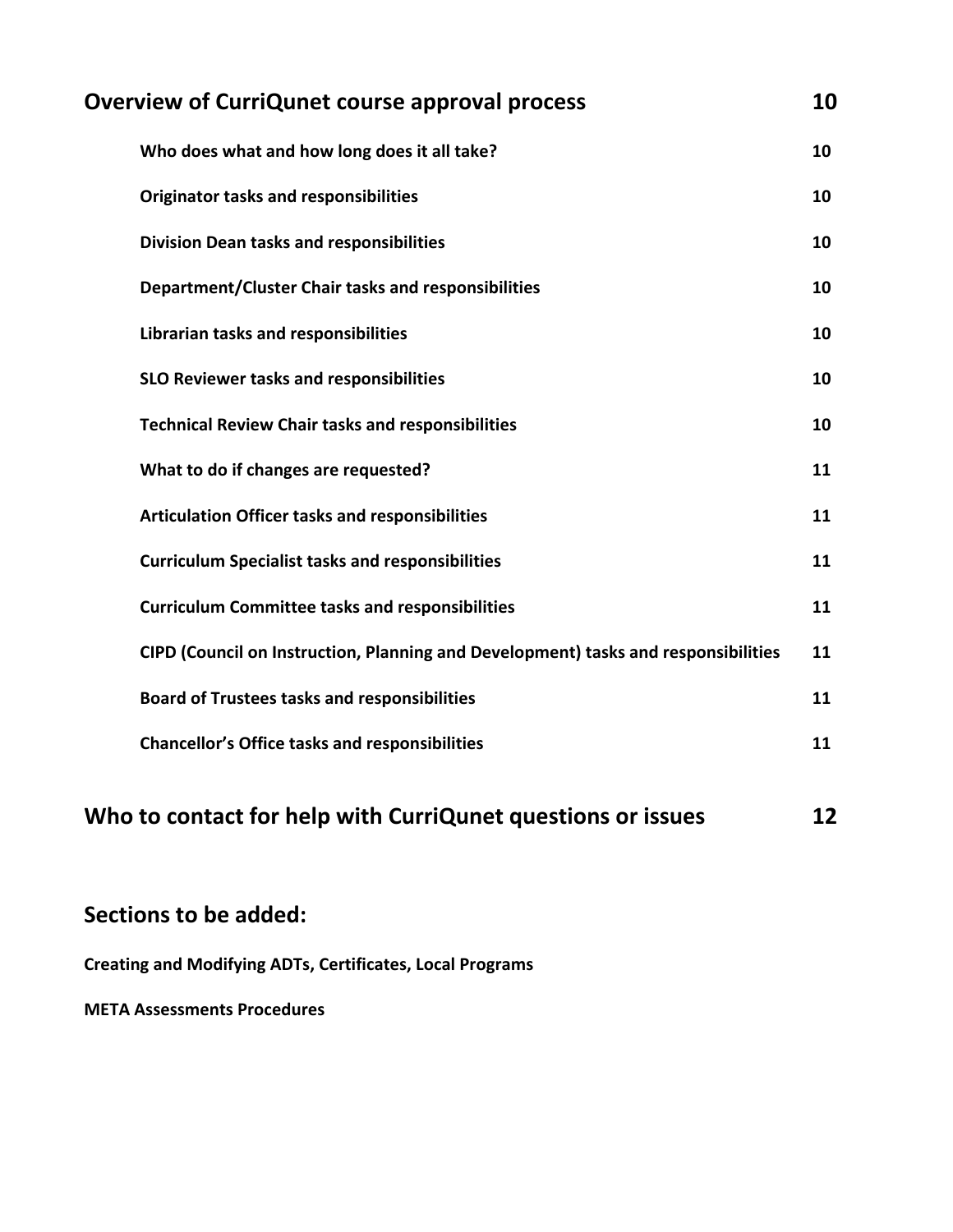# **Overview of CurriQunet**

# **What is CurriQunet?**

CurriQunet META is the Peralta Community College District (PCCD) Curriculum Management System. CurriQunet houses all of the Course Outline of Record pages (CORs), Program Outlines, Certificate Outlines and ADTs for each individual college in the PCCD.

# **How do I access CurriQunet?**

Log on to Peralta Portal, then click on the CurriQunet link on the Peralta Portal Apps page. Your CurriQunet user name is your full Peralta email address. For example: jsmith@peralta.edu Your password is the same password as you used to access the previous Curricunet system. If you do not remember your password OR if you are a relatively new Peralta employee, click on "Forgot your password?" on the CurriQunet log in page to receive an email in your Peralta email to reset your CurriQunet password.

# **Organizing your CurriQunet Courses page**

The first page you will see after successful log in to CurriQunet is the Courses List. This list can be made to appear to be more manageable by using the filters buttons at the top of the page: **College:** 

Unless you have special permission, you may not be able to see colleges other than CoA **Subject:** 

If you teach in or have access to several different disciplines, you can choose the one(s) with courses you wish to view.

# **Proposal Type:**

You can limit the course proposal types that will be displayed on this page.

# **Status:**

Limit the courses listed to Active, Draft and In Review to eliminate extraneous courses **Sort Options:**

Click on "Courses" to display courses in order of course number.

After selecting the filters and display options you wish to see, click on the "**Search**" button to reorder the courses in the Course Page.

# **Creating and updating Course Outlines of Record (CORs)**

Course Outlines of Record (CORs) are the "blueprint" from which a class is taught. Classes may be assigned to different instructors, but courses belong to the college. All instructors must include the components of the COR for that course in their respective class instruction.

Creating and maintaining currency of CORs are faculty responsibilities. The College of Alameda (CoA) COR update policy is to review and update non-catalog changes in all lecture and lab courses every three years during Program Review. The CoA policy for updating CORs for Career Education (CE) courses is every two years.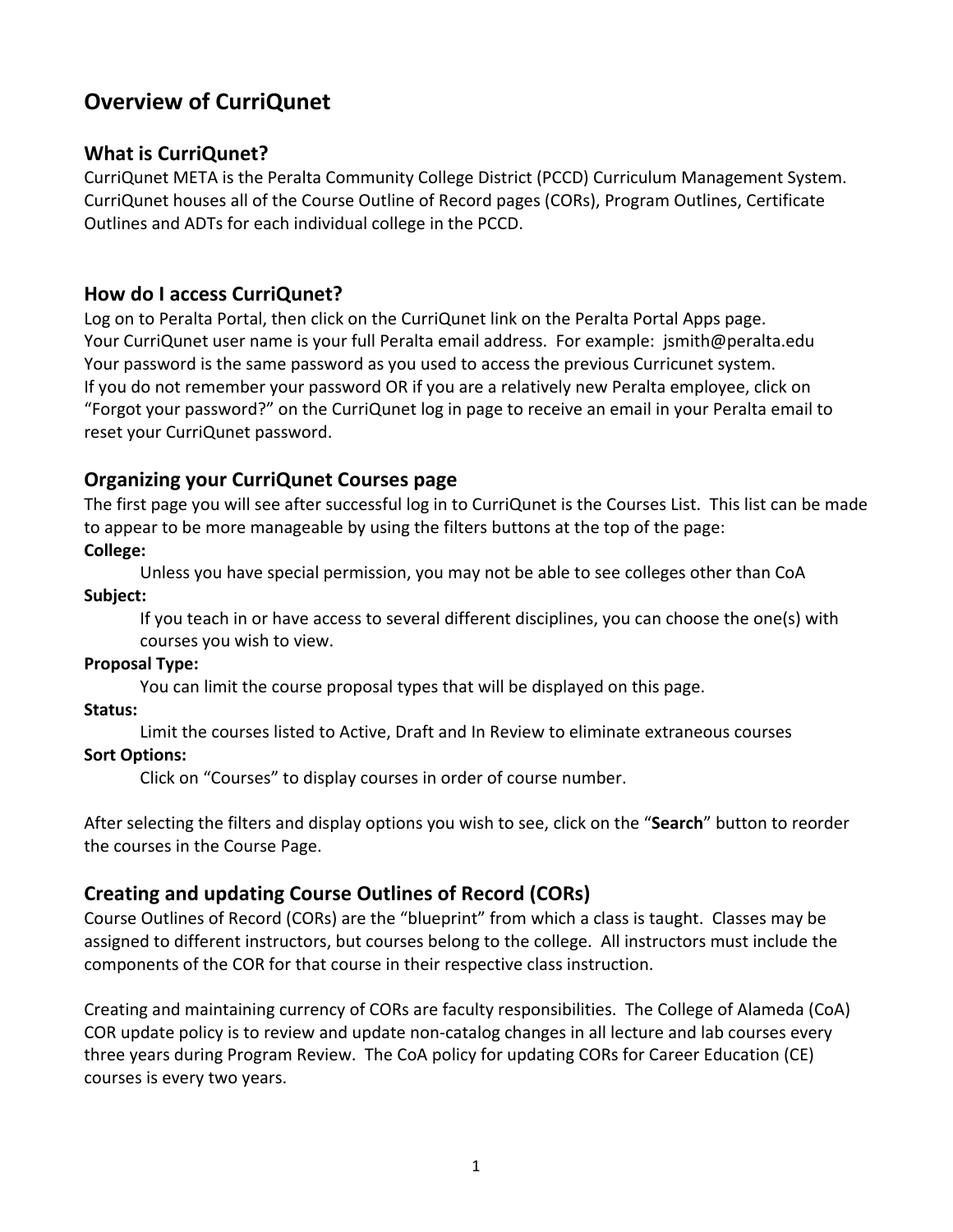# **What is a "Course Update"?**

Every course outline of record (COR) needs review periodically to maintain currency in the teaching materials and course delivery methods. These updates are called "**Non-Catalog Course Updates**" because they do not require any changes in the information that is printed in the college catalog. Noncatalog course updates are initiated in CurriQunet by using a Non-Catalog Course Update form. Updates can include changes in:

## **Minimum Duration of the course**

(what is the shortest period of time in which the course can be taught effectively) **Lecture/Lab Content**

(should be reviewed periodically to ensure currency and relevance of curriculum) **Distance Education** 

(will this course be available as a distance education offering)

#### **Student Learning Outcomes (SLOs)**

(should contain regularly updated language for effective assessment) **Textbooks** 

(should be published within the past three years for optimal course currency)

Occasionally course titles, descriptions, number of units, pre-requisites or other information that appears in the College Catalog needs to be updated. This process is initiated in CurriQunet by using a "**Course Catalog Change**" form.

**IMPORTANT:** Course catalog changes usually require evidence of consultation with all of the PCCD colleges to effect a district-wide change in catalog information. All course catalog information for courses taught on more than one campus in PCCD must match across campuses.

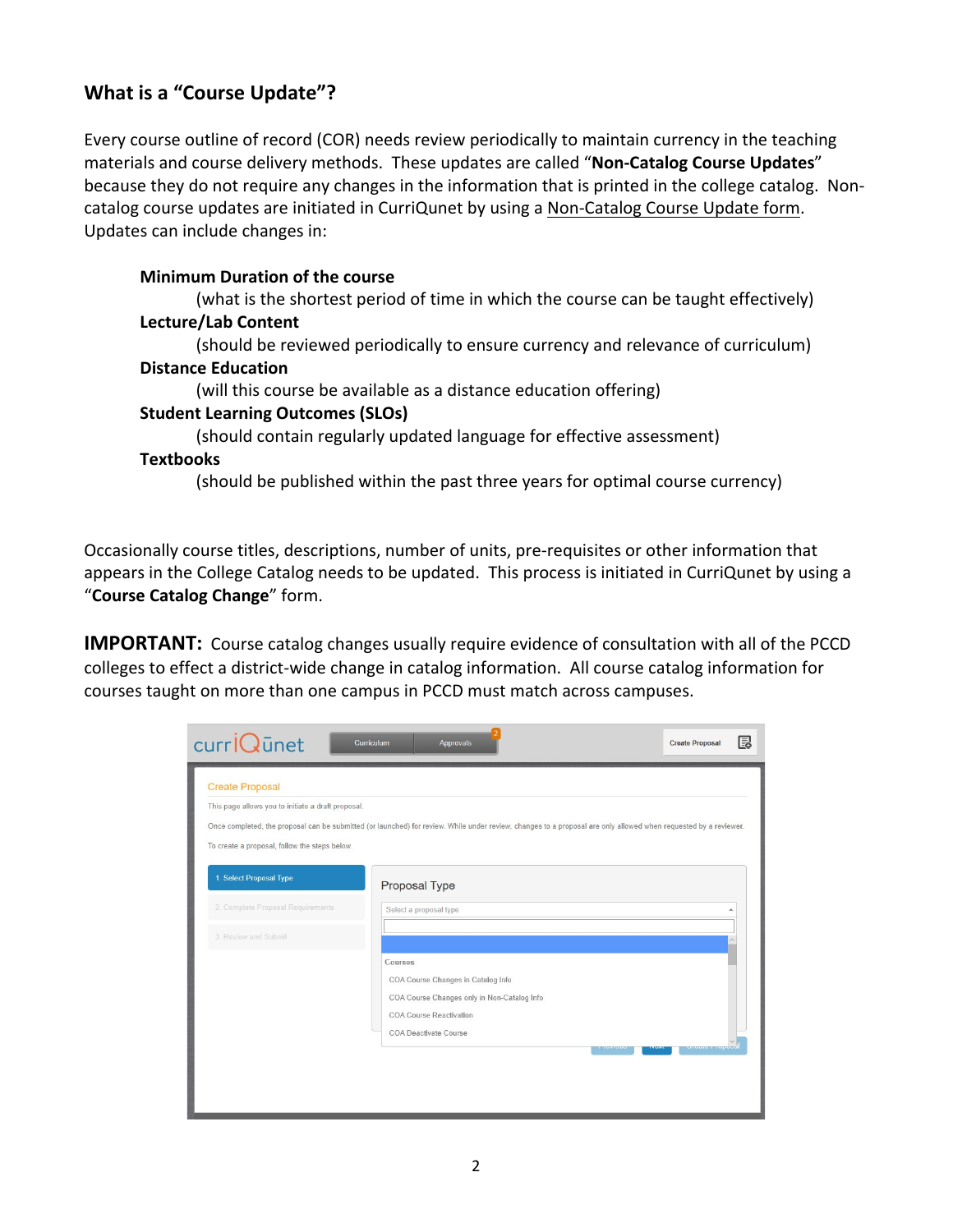# **How to use CurriQunet**

# **CurriQunet buttons:**

CurriQunet is designed with a menu of "action" buttons. The buttons on the light grey strip at the top of the homepage include:

| <b>Curriculum:</b>      | Allows you to see the course(s) program(s), Assessment(s) and/or Program |  |  |
|-------------------------|--------------------------------------------------------------------------|--|--|
|                         | Review(s) that you can access.                                           |  |  |
| <b>Approvals:</b>       | Allows you to approve requested changes in course proposals              |  |  |
| <b>Create Proposal:</b> | Allows you to create course proposals in CurriQunet                      |  |  |

After a course proposal is created, you will see the course designated as being in DRAFT form in your list of courses. Click on the course draft (NOT the Reports Icon!) to open the draft and begin work.

**IMPORTANT:** Buttons in the open draft change color when that particular step is completed. DO NOT RELY ON THE COLOR ENTIRELY. Review each step in the action menu on the left side of the draft proposal carefully and thoroughly before moving on to the next, even if the color is green.

# **Cover: This is where the course title and description are updated**

Subject Course Number Title (in the current college catalog) Course Description (in the current course catalog) Justification: What role does this course play in the program, department or college Is this a Modular Course? Is this an Open Entry course? Can students earn credit by exam for this course? Are assignments at college level for this course? Are readings at college level for this course? Is this a CE course?

# **Co-Contributor**

Will anyone other than the originator be given access to modify this course?

# **Cross-Listed Courses**

Is there a cross-listed course for the course being updated?

# **List of Changes: This is where you explain the reason(s) for this course update proposal**

Articulation and/or Title 5 changes (to course catalog information)? Due to assessment results? (this usually means change in course catalog information) Due to changes in industry? (could lead to deactivation or reactivation proposal) Other: Usually non-catalog course "housekeeping" updates:

Update course duration (to tech in summer session and/or intersessions Update course content Update SLOs Add or update Distance Education (DE) course delivery option Update textbooks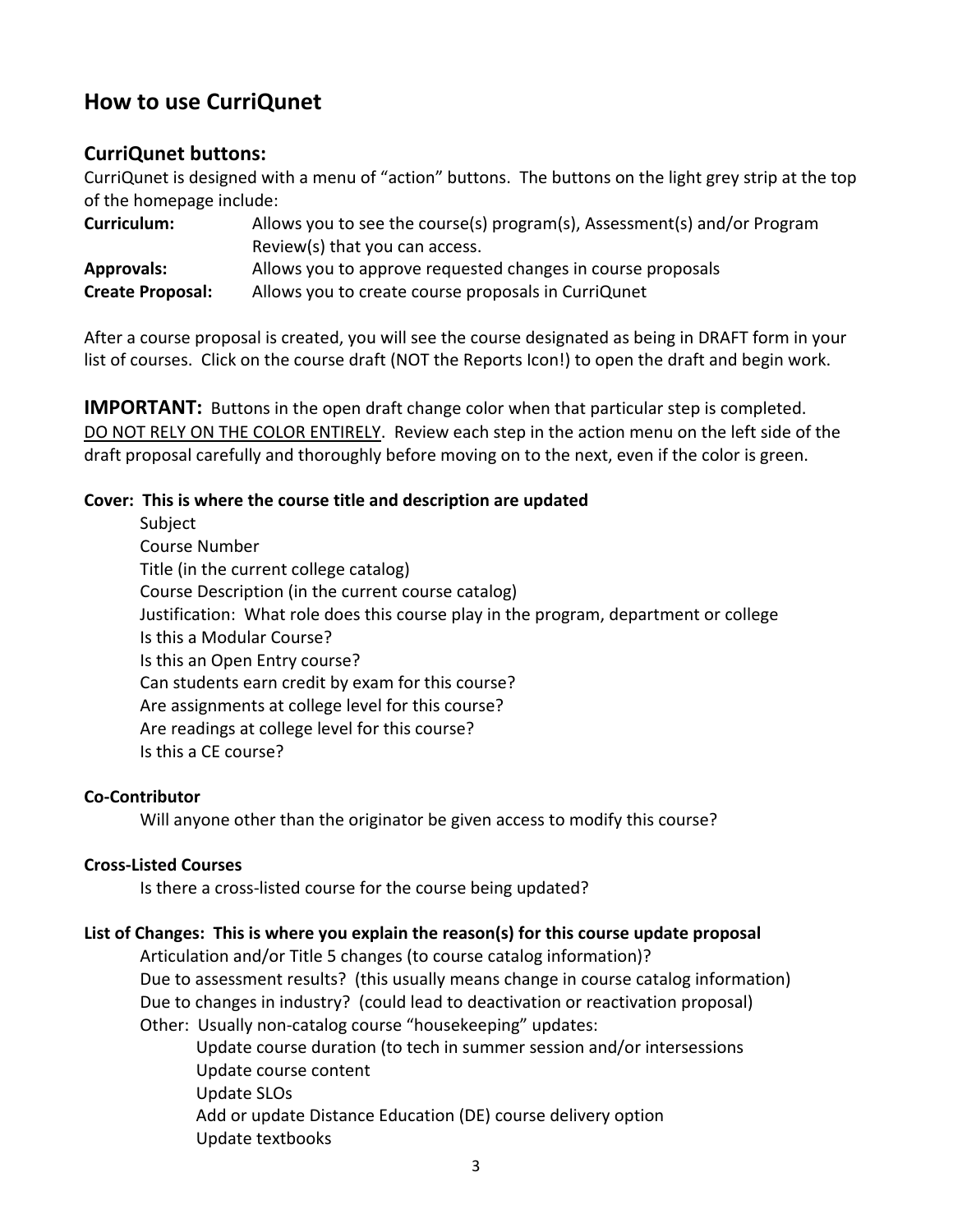#### **Units/Hours: This is where you input hours, units, grading policy, minimum duration, enrollment maximum and repeatability**

Hours:

Does this course have variable hours? How many units are associated with this course? Is this a lecture class or a lab class or a lecture/lab class?

Grading Policy:

Both Letter Grade or Pass/No Pass? Both P/NP or Satisfactory progress? Letter grade only? Pass/No Pass only? Satisfactory Progress only?

Minimum Duration: (shortest number of weeks in which the course can be taught) 6 weeks (can be taught in summer session) 8 weeks (can be taught in ½ semester blocks) Full Semester Less than 6 weeks (can be taught during 3-4 week intersession)

The default is "Full Semester". Justification is needed if less than full semester is chosen

Enrollment Maximum: all courses are expected to accommodate 40 students Justification if enrollment maximum is under or over 40 Examples: safety regulations, space constraints, need individualized attention

Repeatability: Is this course repeatable? Justification needed is a course is repeatable

Selected Topic: Was this course offered previously as a Selected Topic (048)?

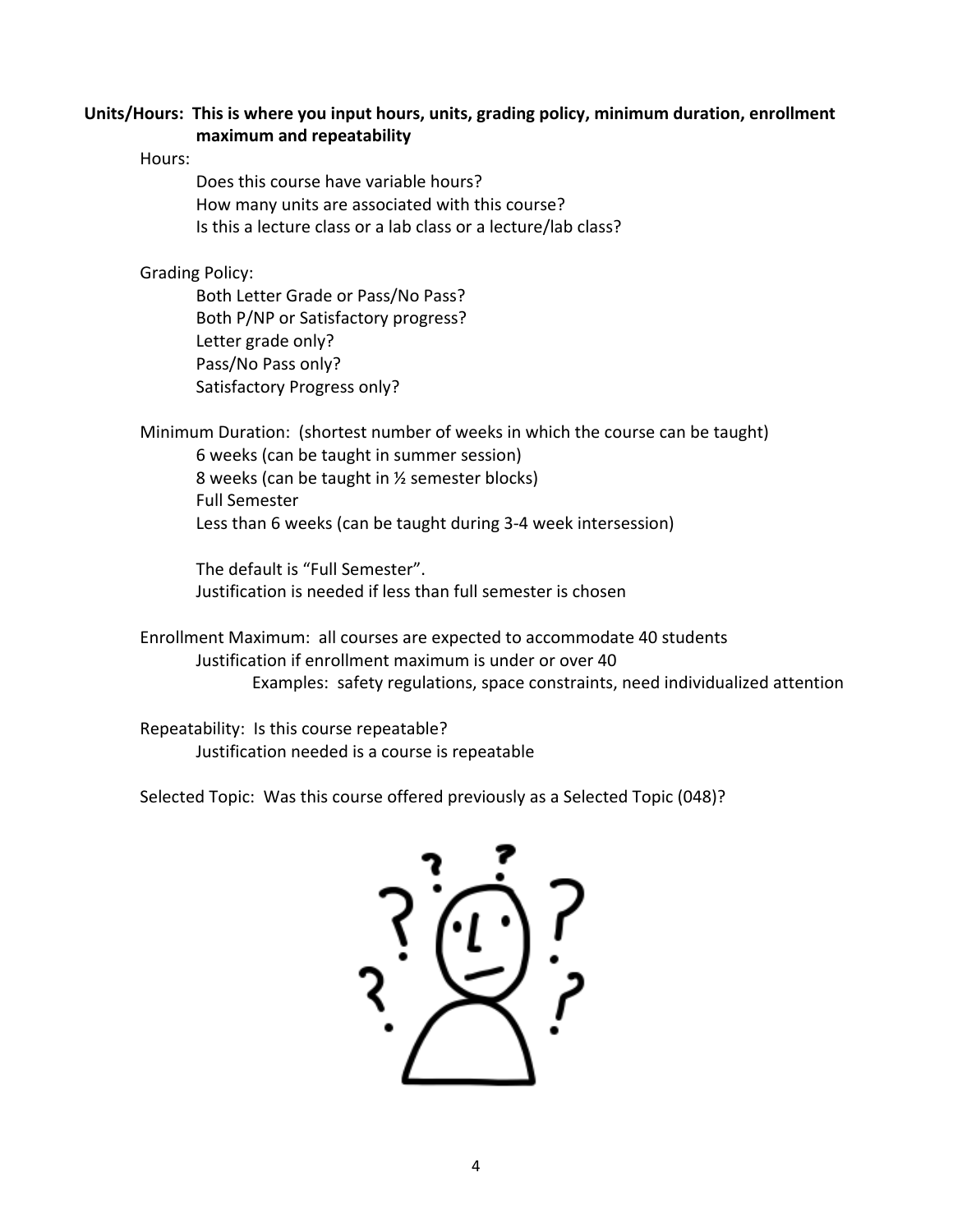#### **Degree/Transfer: This is where you input trackable codes to match local and state-wide programs**

Is this course Program Applicable? Don't worry about the Legacy Required or Meets GE/Transfer requirements areas

#### **This section contains several Course Basics Codes (CB) for state data management.**

CB03 TOP Code: Taxonomy of Programs for California Community Colleges Chancellor's Office

This code identifies the state-wide program of study for the course to be updated. The TOP code can be found in the CoA Catalog listing for your course.

#### CB04 Course Credit Code:

Is this course a Credit course – degree applicable? Is this course a Credit course – not degree applicable? Is this a Non-Credit course?

#### CB08 Basic Skills Status:

Does this course teach foundation skills in reading, writing, math and/or ESOL?

- B Course is a basic skills course
- N Course is not a basic skills course

CB09 SAM Codes: Student Accountability Model codes for CE programs

Apprenticeship Advance Occupational Occupational Possible Occupational Non-Occupational Not Applicable (not a CE course)

CB21 Levels Below: (Is this course below transfer level?) Only for Basic Skills courses How far below transfer level is this course? Not Applicable (not a basic skills course)

#### CB24 Program Course Status: Is this course program applicable or certificate applicable?

- 1 Program Applicable (yes, course is part of a program or certificate)
- 2 Stand-Alone course (not part of a program or certificate)

#### CB25 General Education requirements status:

- A Course is designed to meet specific English or Communication transfer requirements
- B Course is designed to meet specific Mathematics transfer requirements
- C Course is not transferrable but is designed to meet local analytical or math reqs
- Y Not Applicable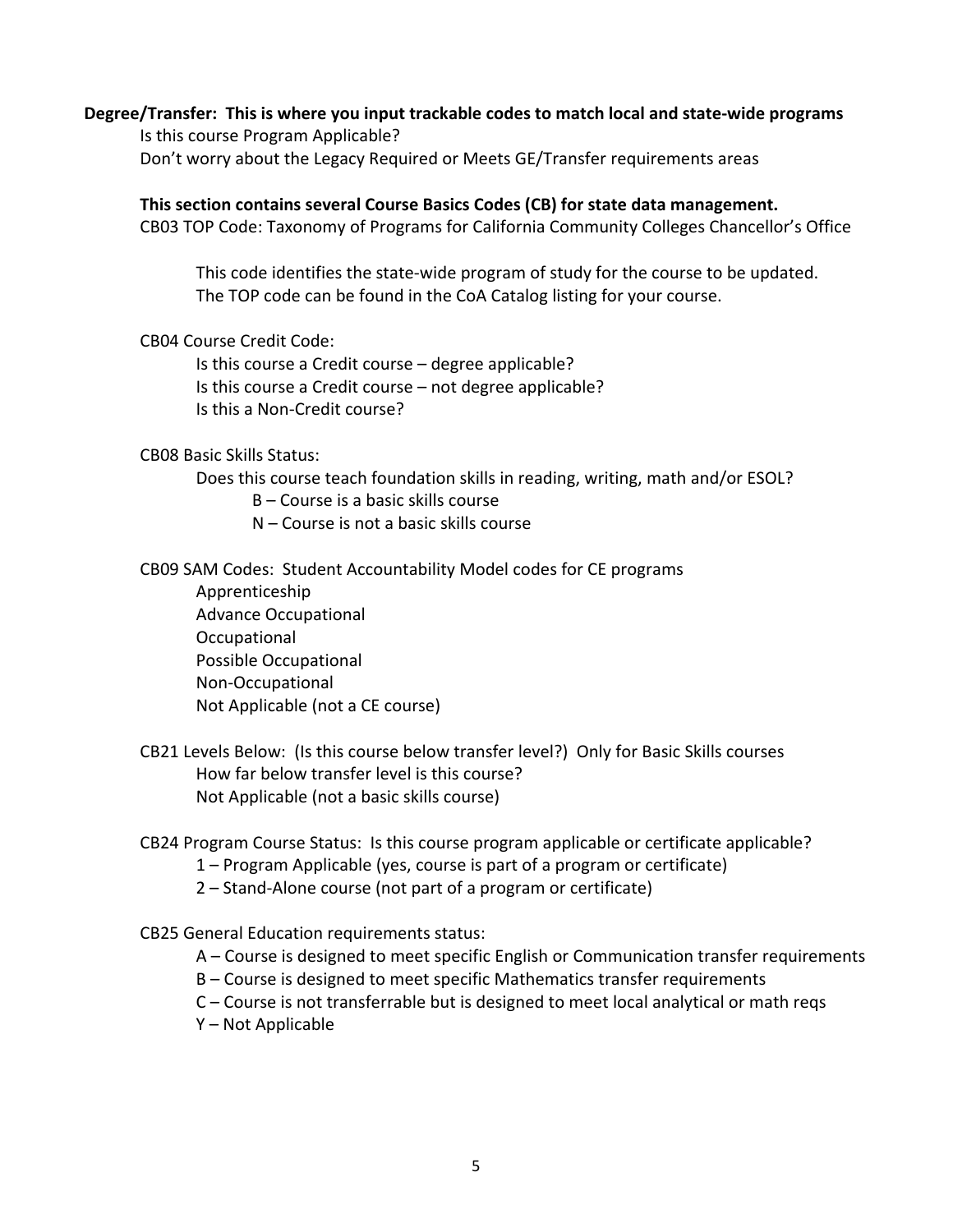# **General Education: This is where you put in the C-ID number for your course (if there is one) and note transfer trajectory**

Transfers to CSU, UC? Transfers to CSU only? Non-transferrable? Don't worry about the rest of the choices

# **Lecture/Lab Content: This is where you specify what will be taught in this course**

- Lecture: what topics will be covered, what percentage of the course duration will be spent on each topic?
- Lab: what topics will be covered, what percentage of the course duration will be spent on each topic?
- NOTE: If this is a lecture only course, be sure to write N/A in the lab section If this is a lab only course, be sure to write N.A in the lecture section

# **Student Performance Objectives:**

These are the exit skills that you expect students to learn from successfully completing this course. Student performance Objectives (exit skills) are not assessed other than by the instructor in the class.

## **Student Learning Outcomes:**

These are the SLOs that are assessed every semester and reviewed to measure student success. Need at least one SLO, preferably three (ideally not more than three).

- FIRST: Click the small box in front of the words Would you like to map these SLOs directly to ILOs? The check box can be found directly above the dark grey "Outcome" strip on this page.
- THEN: Click on the Add Item button on the right-hand side of the dark grey "Outcome" strip. Type in the SLO, starting with appropriate Bloom's Taxonomy action words Type in assessment method to be used for this SLO (exam? Discussion? Project?) Map the SLO to the appropriate ILOs listed below the Assessment Method box.

**IMPORTANT:** Click the SAVE button in the bottom left-hand corner of this page to save this SLO!

REPEAT the above process until all of the course SLOs have been entered and saved.

SAVE the whole page before moving on by clicking the "SAVE" button in the lower right corner of the page.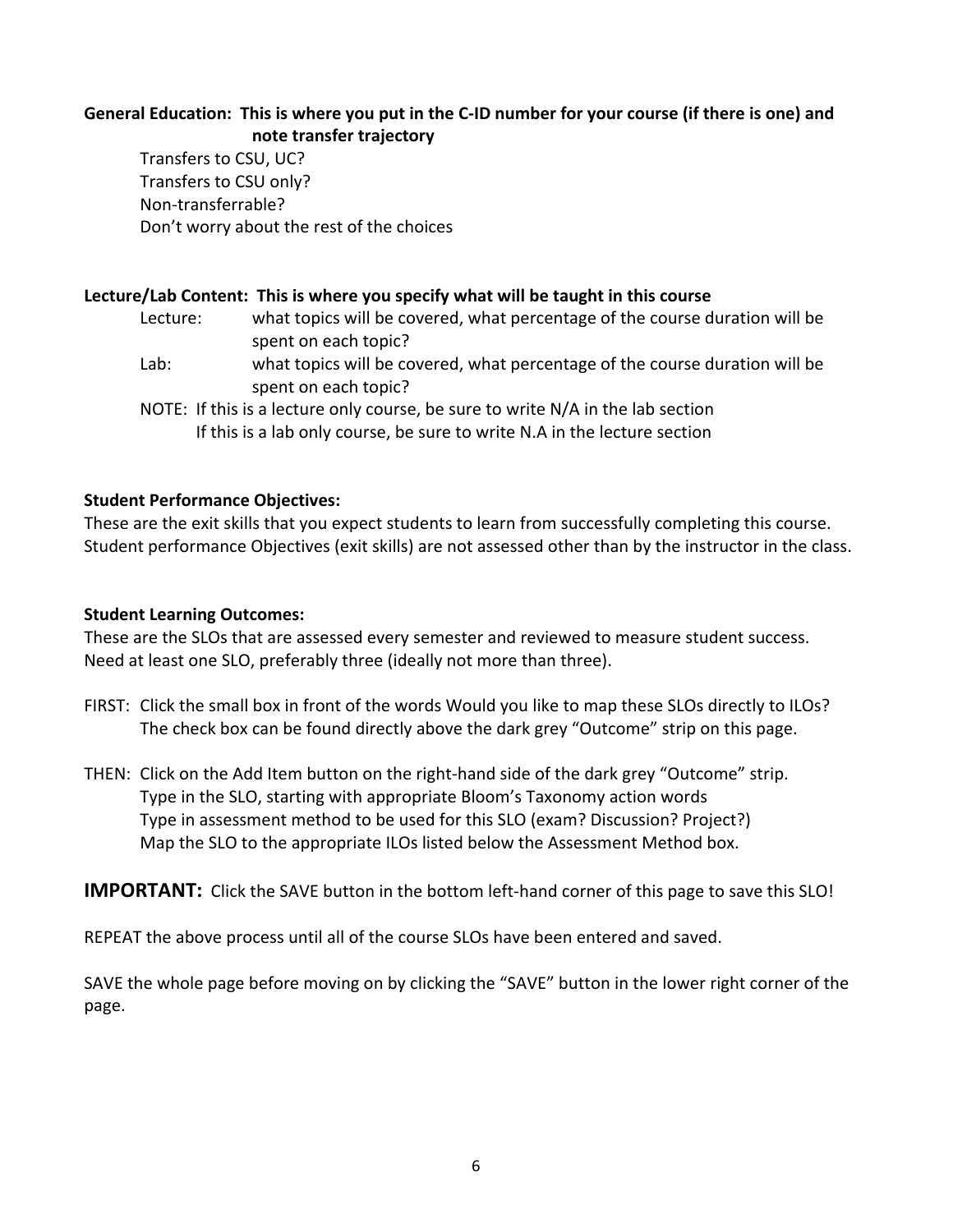#### **Methods of Instruction: These are the method(s) that can be used to teach this course**

Check the Distance Education box if you want to have this teaching modality option Other Methods: check as appropriate

#### **Distance Education: This is Part I of the CoA DE Addendum**

Check the "Will this course be available for Distance Education" box if you want to have this teaching modality available for this course. DO NOT check this box if you do not want this course to be available as an online offering.

Distance Education Delivery Method: Check the appropriate box(es) to indicate that this course could be taught

100% online 51% or more online (Hybrid option) Less than 51% online (Hybrid option)

Recommended Maximum Student enrollment: Enter **40** as the maximum

Need/Justification: Why should this course be offered online? Explain briefly.

Are there differences between online and in-person course delivery with respect to student performance objectives, assignments or assessments (exams, projects, etc.)? **NO**

Technical Issues: What equipment is needed? Current Course Management System (CMS)

Accommodations for students with disabilities: **YES**

Affirm that the online course delivery will accommodate students with disabilities.

Additional Resources: Are any additional resources needed to deliver this course online? **NO**

#### **Instructor-Student Contact: This is Part II of the CoA DE Addendum**

This is where you specify the mode and frequency of instructor-to=student and student-tostudent contact as mandated by recent Title 5 regulations

FIRST: Click on the Add Item button on the right-hand side of the dark grey "DE Contact" strip.

THEN: Click on the small arrow on the right-hand side of the Contact Type blank text box. Select a contact type (Announcement, or Discussion Board or Email, etc.) What is the frequency for this contact type: weekly? daily? For the duration of the class?

**IMPORTANT:** Click the SAVE button in the bottom left-hand corner of this page to save this contact!

NOTE: Use as many of the contact types as possible, be specific about frequency of use for all modalities (semester class, summer class, intersession class).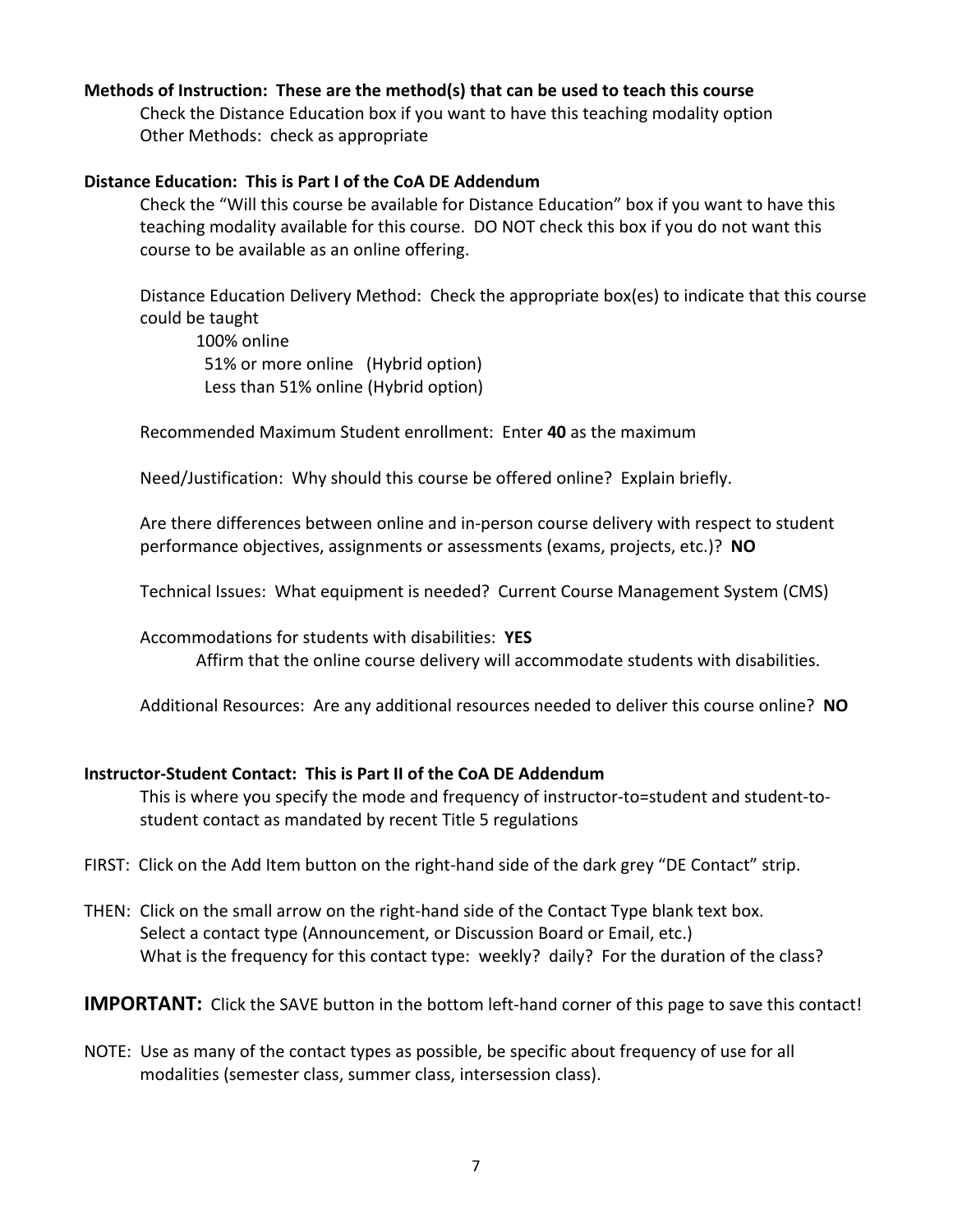#### **Assignments: This is where you list the out of class assignments for this course**

Tie the assignments back to specific Student Learning Outcomes for this course.

#### **Student Assessment: This is where you list the methods that will be used to evaluate student performance objectives (NOT SLO assessments)**

Always choose ESSAY if possible Computation skills? Non-Computational problem solving? Skill demonstration? Multiple choice test? Other? Specify!

# **Requisites: This is where you specify the requisites or co-requisites for this course**  NO course requisites – do nothing with this section YES – check the small box in the top left-hand corner to open the Requisites section. FIRST: Click on the Add Item button on the right-hand side of the dark grey "Requisites" strip. THEN: Click on the small arrow on the right-hand side of the Requisite Type blank text box.

Select a requisite type (Pre-req, Co-req, Recommended prep, other) Click on the small arrow on the right-hand side of the Subject blank text box. Select the department for the requisite Click on the small arrow on the right-hand side of the Requisite Course blank text box. Select the course for the requisite

- IF: If there is a non-course requirement for this course, type the requisite in the text box below the words Non Course Requirement
	- Condition: Can this requisite be taken at the same time as the course? Must this requisite be completed before the course?

#### **Content Validation: This is needed only when there are course pre-requisites or co-requisites**

#### **Texts, Readings and Materials: This is where you enter textbooks and other course support materials**

- FIRST: Select a citation formatting style: APA or MLA
- THEN: Click on the "Add a new record" button to start the process. Complete all of the fields for a new entry. If you do not have the requested information, enter – or XX to fill the box(es)
- SAVE Save the textbook update or entry by clicking the "Save" button in the lower left corner!

Repeat the above process for all textbooks, manuals, periodicals and/or software to be used in this course.

Use the "Other" section to indicate that instructor-curated content will be used and updated regularly.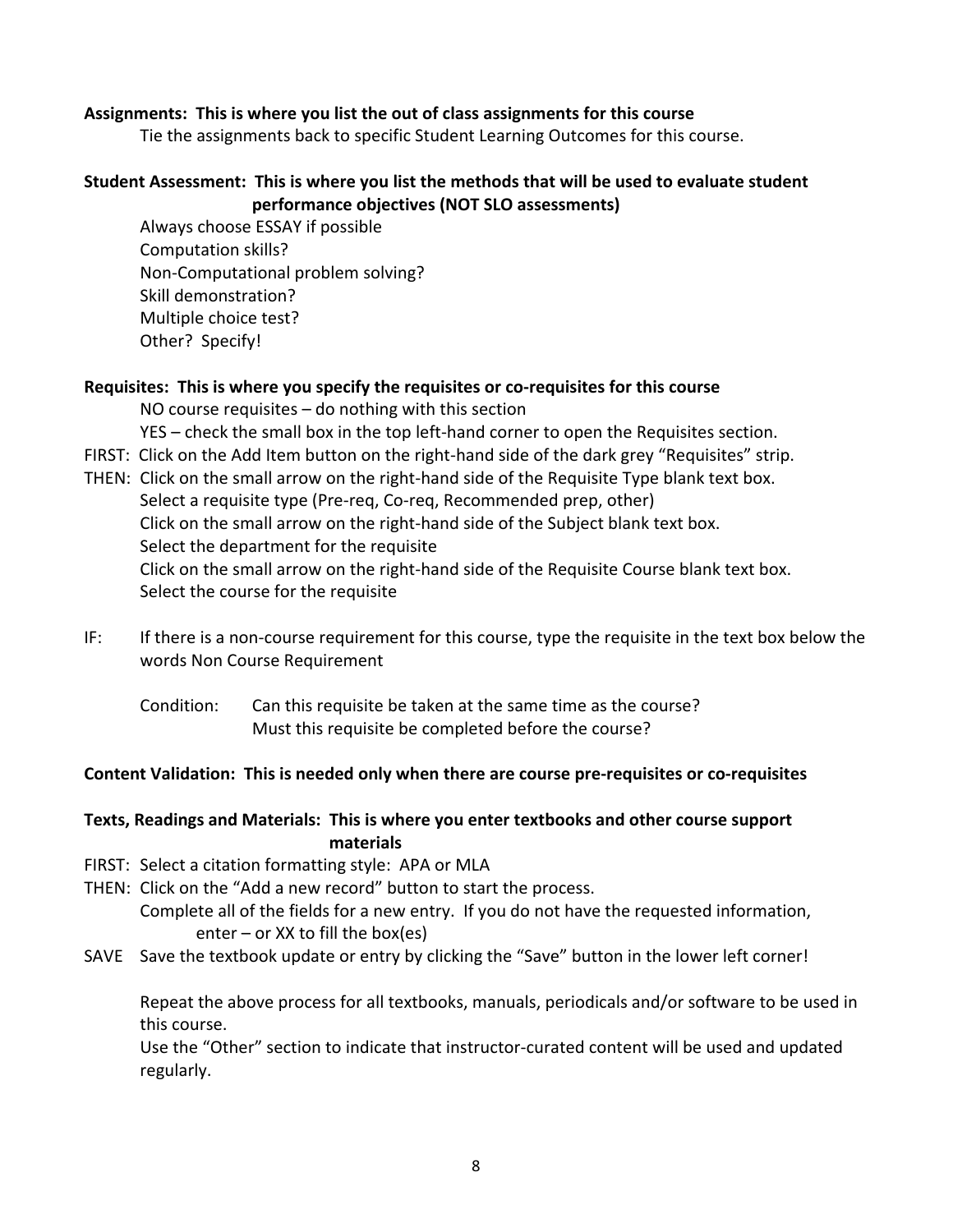**Library: This is where you indicate which library services will be resources for this course.**

**Attached files: This is where you would attach evidence of consultation** (if needed) or other documentation in support of creating this course (if it is a new course)

# **Codes/Dates: This final section is for recording monitoring codes for state agencies** Complete only the code boxes following the Originator box (probably your name) Origination date: should be completed already, or leave blank CB00 State ID: Don't worry about this Original State Approval: Don't worry about this CB05: Course transfer status: Should match the transfer status chosen in the General Education step CB10: Course COOP Work Exp-ED status: Is this course part of Coop Ed or Work Experience? CB11: CA Classification Codes: Is this a non-credit course or a credit course? Should match the CB04 code in the Degree/Transfer section CB13: Special Class Status: Is this a Special Education course? CB22: If this is a non-credit course, in which category does it belong? If this is a Credit course, choose Y – Not Applicable

CB26: Is this a basic skills support class? Should match the CB08 Basic Skills status

# Comment: enter any relevant comments here.

Example: notes on consultation or conversations that support this course update.

# **ASSIST and ASSIST Preview: These are tools for Articulation Review**

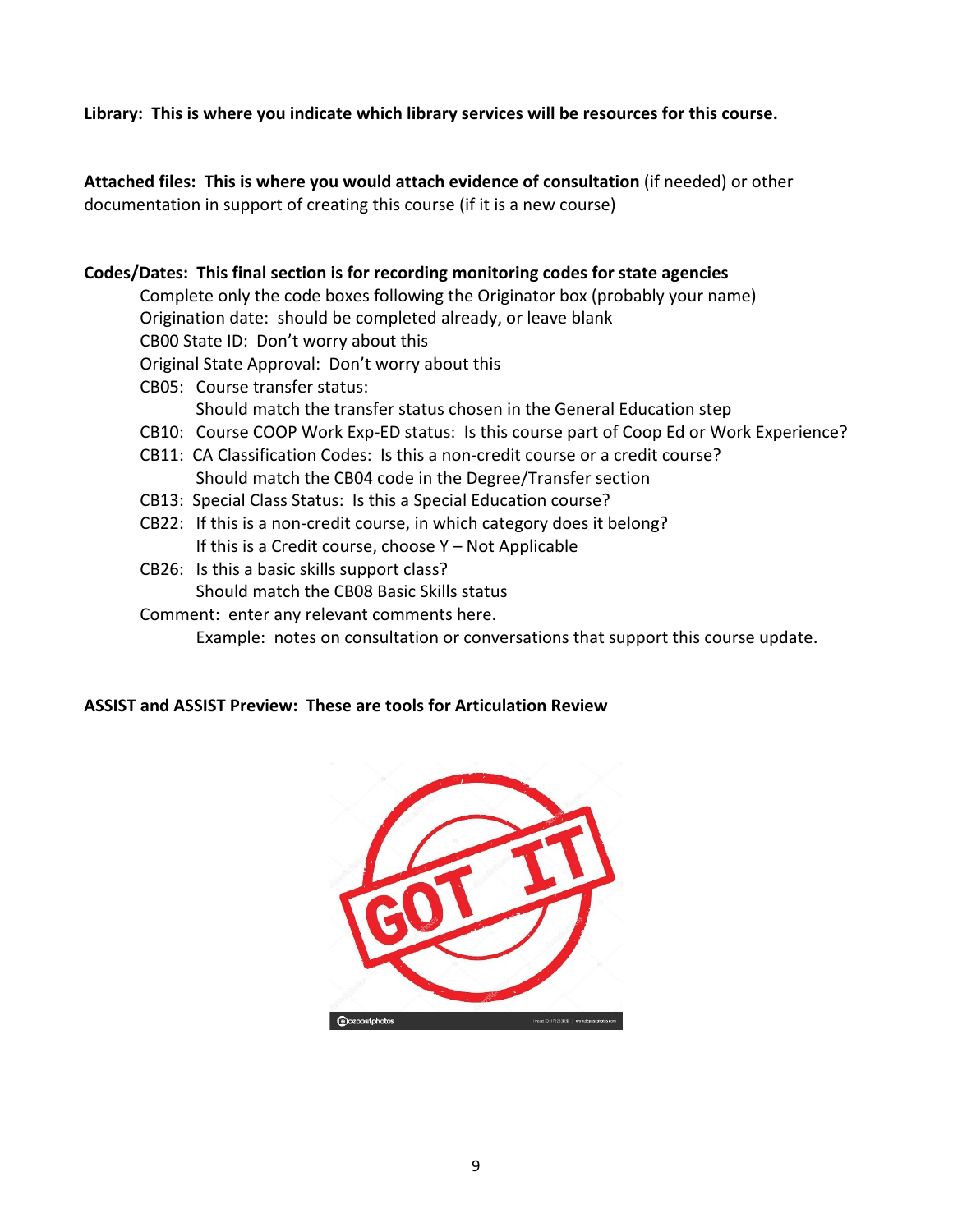# **Overview of CurriQunet course approval process**

## **Who does what and how long does it take?**

There are 12 – 15 individual steps in the curriculum approval process. Curriculum updates can take between three to six months (or more) to work their way through the approval process. Courses must be approved through the entire process before updates, deactivations, reactivations and/or new courses can be offered at CoA. Plan ahead!

**Originator creates a proposal in CurriQunet** (Non-Catalog Course Update proposal or Change in Course Catalog proposal or a New Course Proposal or Course Deactivation proposal or Course Reactivation proposal). This action is recorded in CurriQunet as a "draft".

**Originator completes all elements in the draft, then "launches" the draft into the Review process** by clicking on the Launch button in the top right-hand corner of the draft page.

**IMPORTANT**: Originator should check the status of the proposal every few days to track progress through the review queue. **Tracking a proposal in CurriQunet is the Originator's responsibility**.

**IMPORTANT**: from now on, the Originator cannot make changes in the proposal unless the proposal is unlaunched or returned to the originator for requested changes/updates.

**Proposal first goes to the Division Dean for review.** Dean reviews and comments on proposal, which are noted in the comments section of the review page.

**Proposal moved on to Department/Cluster Chair.** Dept/Cluster chair reviews and approves the proposal or sends the proposal back to the originator with comments on why the proposal has been stopped. Originator is notified by email generated by CurriQunet regarding this action.

**Proposal goes next to Librarian** for review and suggestions, which are noted in the comments section of the review page.

**Proposal moves on to SLO Review**. SLO Reviewer makes suggestions for improvements, which are noted in the comments section of the review page.

Proposal is now ready for Technical Review. Tech Review takes place every 2<sup>nd</sup> and 4<sup>th</sup> Tuesday of the month from 1:30 p.m. to 3:30 p.m. by appointment. Originator must email Trish Nelson [\(pnelson@peralta.edu\)](mailto:pnelson@peralta.edu) to set up a Tech Review appointment. In some cases, changes will be needed. If changes to the proposal are needed, the proposal will be released back to the Originator for changes to be made.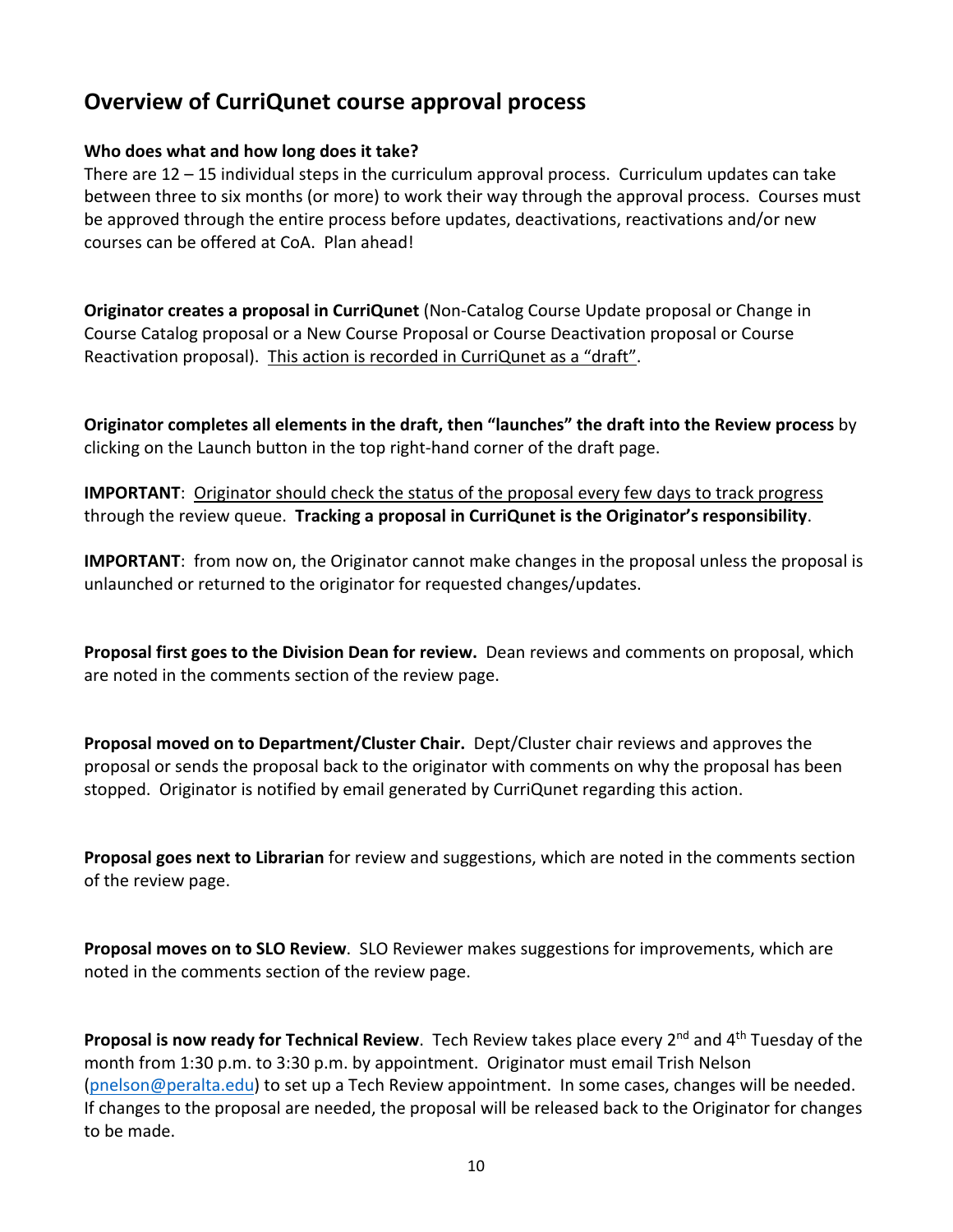# **IMPORTANT: What to do if you are requested to make changes:**

- Log on to CurriQunet and find your course proposal (In Review status).
- Make necessary changes, then
- Click on your Approvals button in the light grey strip at the cop of the CurriQunet page (choices in that light grey strip include Curriculum, Approvals and Create Proposal).
- Select the course that you just updated from the list in your Approvals stream. This will open a History and Status window for that course proposal.
- In the top left corner of the page you will see an Action drop-down menu.
- Choose "Approve" from the drop-down menu, then
- Click on the Commit button on the right-hand side of the page (above the dark grey strip).
- You have now made the requested changes to the proposal and returned the proposal to Tech Review.

**Proposal moves on to Articulation Review**. The Articulation Officer reviews and comments on the proposal, releasing the proposal back to the originator if changes, clarifications or updates are needed. Follow the steps outlines above if Originator changes are requested.

**Proposal moves to the Curriculum Specialist's queue**, where the proposal is scheduled for review and approval at the next Curriculum Committee meeting. Curriculum Committee meets every 1<sup>st</sup> and 3<sup>rd</sup> Tuesday monthly from 1:00 p.m. to 3:00 p.m. in L-237. Originators are invited to attend the meeting at which their course proposal is presented for review.

**Proposal is approved by Curriculum Committee** and is scheduled for review at CIPD (Council on Instruction, Planning and Development). CIPD meets every  $1^{st}$  Monday from 1:00 p.m. – 4:00 p.m. at the Peralta District Office Boardroom.

**Proposal is approved by CIPD** and is scheduled for approval at the next Board of Trustees meeting. Board of Trustees meets at least once per month, on 2<sup>nd</sup> and occasional 4<sup>th</sup> Tuesdays monthly at 7:00 p.m. in the Peralta District Office Boardroom.

# **Proposal is approved by Board of Trustees**.

If the proposal is a local non-catalog course update, the course update is then routed back to the CoA Curriculum Specialist for implementation.

If the proposal is for a catalog change, the course is then sent to the **Chancellor's Office for approval** and record updating before the course returns to the CoA Curriculum Specialist for implementation. This can take another three to six months before courses are available to be offered at CoA.